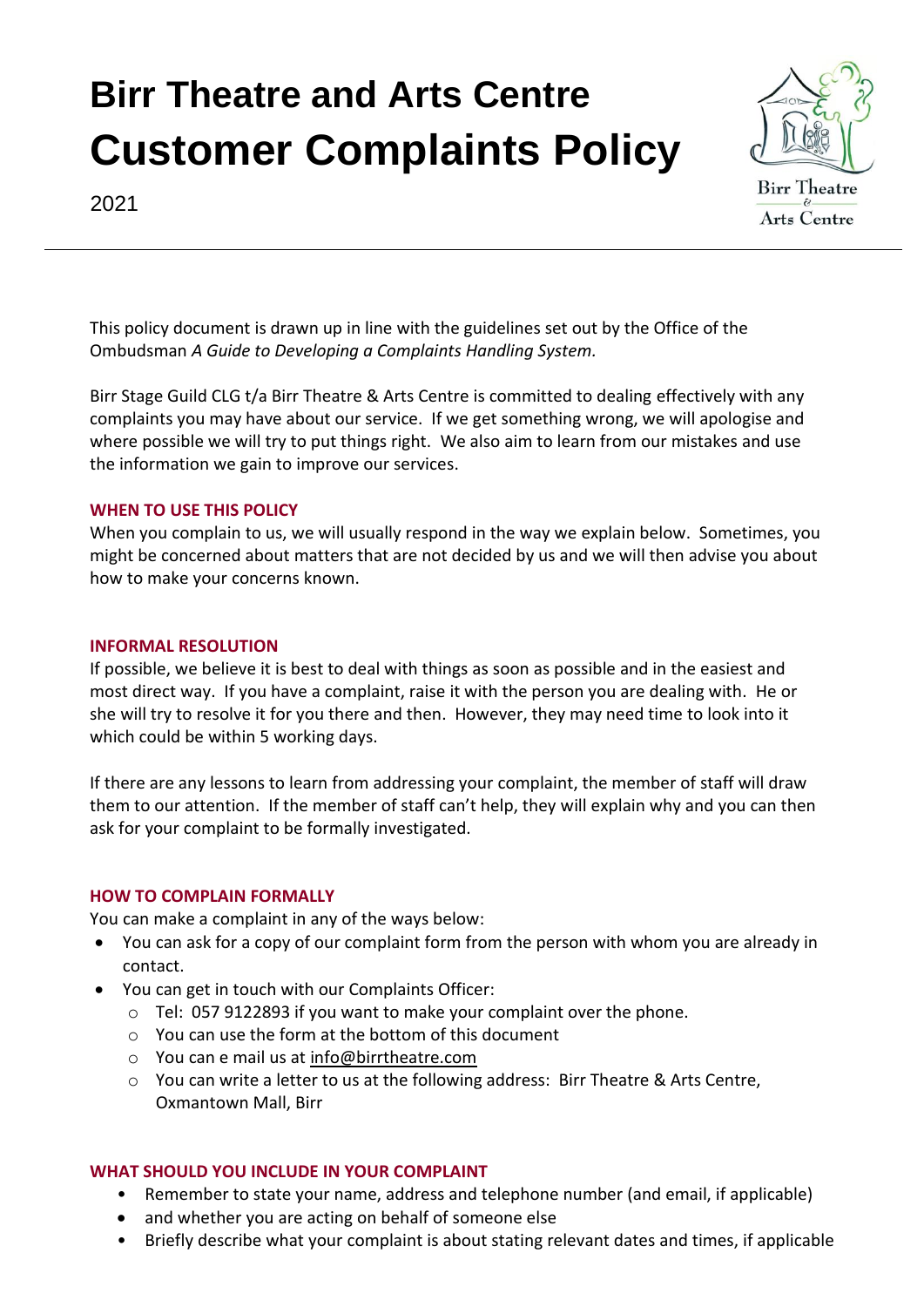

2021

- List your specific concerns starting with the most important concern
- Be clear about what you are hoping to achieve (for example an apology, explanation, etc.)
- State your preferred method of communication

It will assist the Complaints Officer if extra information and/or copies of relevant documents are attached to your complaint.

### **DEALING WITH YOUR COMPLAINT**

We will formally acknowledge your complaint within 2 working days and let you know how we intend to deal with it.

We will ask you to tell us how you would like us to communicate with you and establish whether you have any particular requirements for example, if you have language difficulties.

We will deal with your complaint in an open and honest way.

We will make sure that your interactions with us in the future do not suffer just because you have made a complaint.

If you are making a complaint on behalf of somebody else, we will need their agreement to you acting on their behalf.

### **INVESTIGATION**

We will tell you who we have asked to investigate your complaint. If your complaint is straightforward, we will usually ask somebody from the organisation to look into it and get back to you. In some cases, if the complaint is serious, we may ask someone from outside the organisation to investigate.

We will set out to you our understanding of your complaint and ask you to confirm that we have got it right. We will also ask you to tell us what outcome you are hoping for.

The person looking at your complaint will usually need to see the files we hold relevant to your complaint.

If you don't want this to happen, it is important that you tell us. If there is a simple solution to your problem, we may ask you if you are happy to accept this.

We will aim to resolve concerns as quickly as possible and expect to deal with the vast majority within 20 working days.

If your complaint is more complex we will:

- let you know within this time why we think it may take longer to investigate
- tell you how long we expect it to take.
- give you regular updates every 20 days on any progress made

The person who is investigating your concerns will aim first to establish the facts. The extent of this investigation will depend on how complex and how serious the issues you have raised are. In complex cases, we will draw up an investigation plan.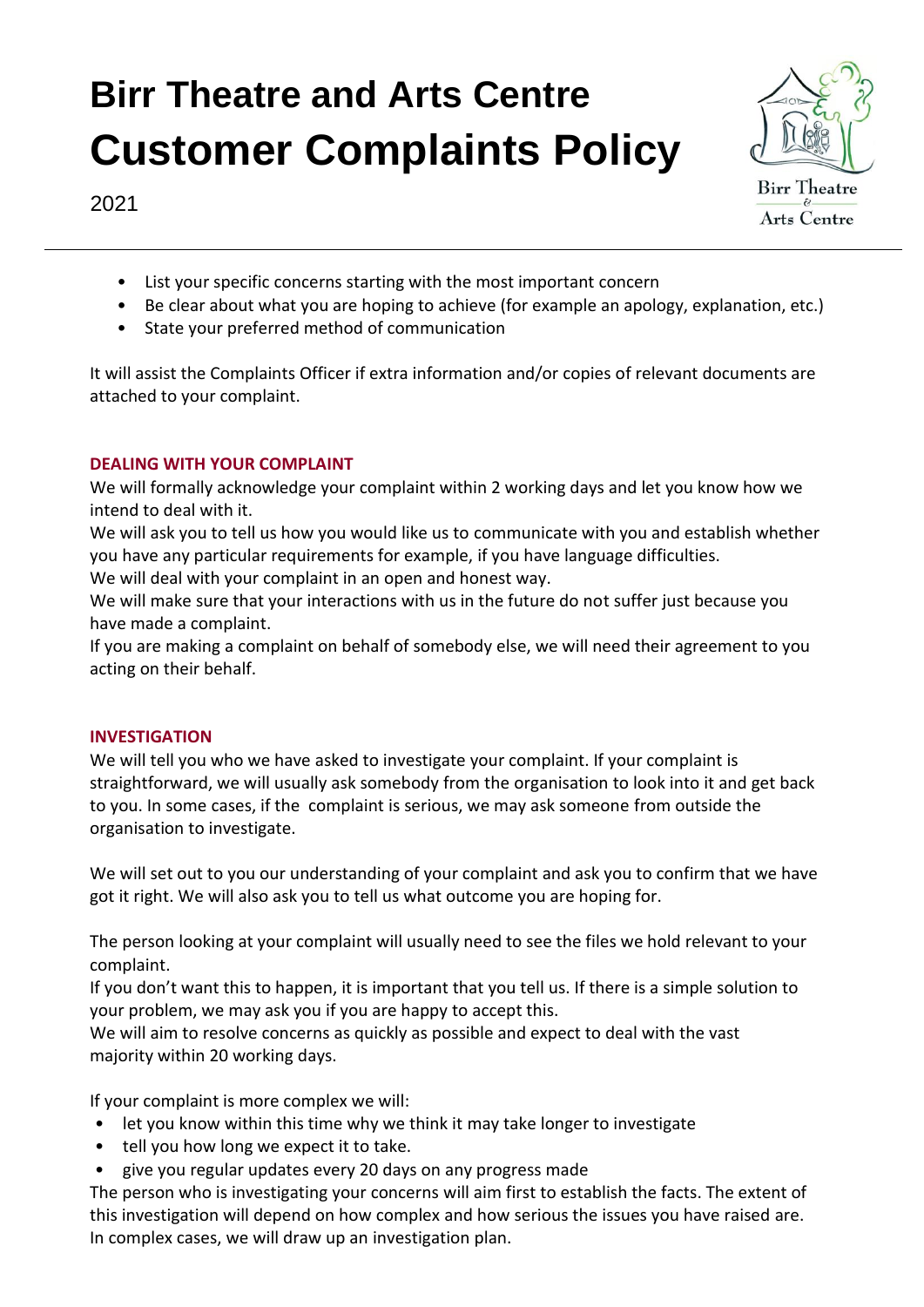

2021

In some instances, we may ask to meet you to discuss your complaint. Occasionally, we might suggest mediation or another method to try to resolve disputes.

When investigating your complaint, we will look at relevant evidence. This could include files, notes of conversations, letters, emails or whatever may be relevant to your complaint.

If necessary, we will talk to the staff or others involved and look at our policies and any guidance.

#### **OUTCOME**

If we formally investigate your complaint, we will let you know what we have found in keeping with your preferred form of communication. This could be by letter or email, for example. If necessary, we will produce a longer report. We will explain how and why we came to our conclusions.

If we find that we got it wrong, we will tell you what and why it happened. If we find there is a fault in our systems or the way we do things, we will tell you what it is and how we plan to change things to stop it happening again.

If we got it wrong, we will always apologise.

#### **PUTTING THINGS RIGHT**

If we didn't do something well, we will aim to put it right. If you have lost out as a result of a mistake on our part we will try to put you back in the position you would have been in if we had got it right.

#### **OMBUDSMAN**

If we do not succeed in resolving your complaint, you may complain to the Ombudsman (or Ombudsman for Children, if appropriate). The Ombudsman is independent and can look into your complaint if you believe that you personally, or the person on whose behalf you are complaining:

- have been treated unfairly or received a bad service through some failure on our part
- have been disadvantaged personally by a service failure.

The Ombudsman expects you to bring your complaint to our attention first and to give us a chance to put things right. You can contact the Ombudsman by: telephone: 01 6395600 / Lo-Call: 1890223030 email: ombudsman@ombudsman.ie website: www.ombudsman.ie writing to: The Office of the Ombudsman, 18 Lower Leeson Street, Dublin 2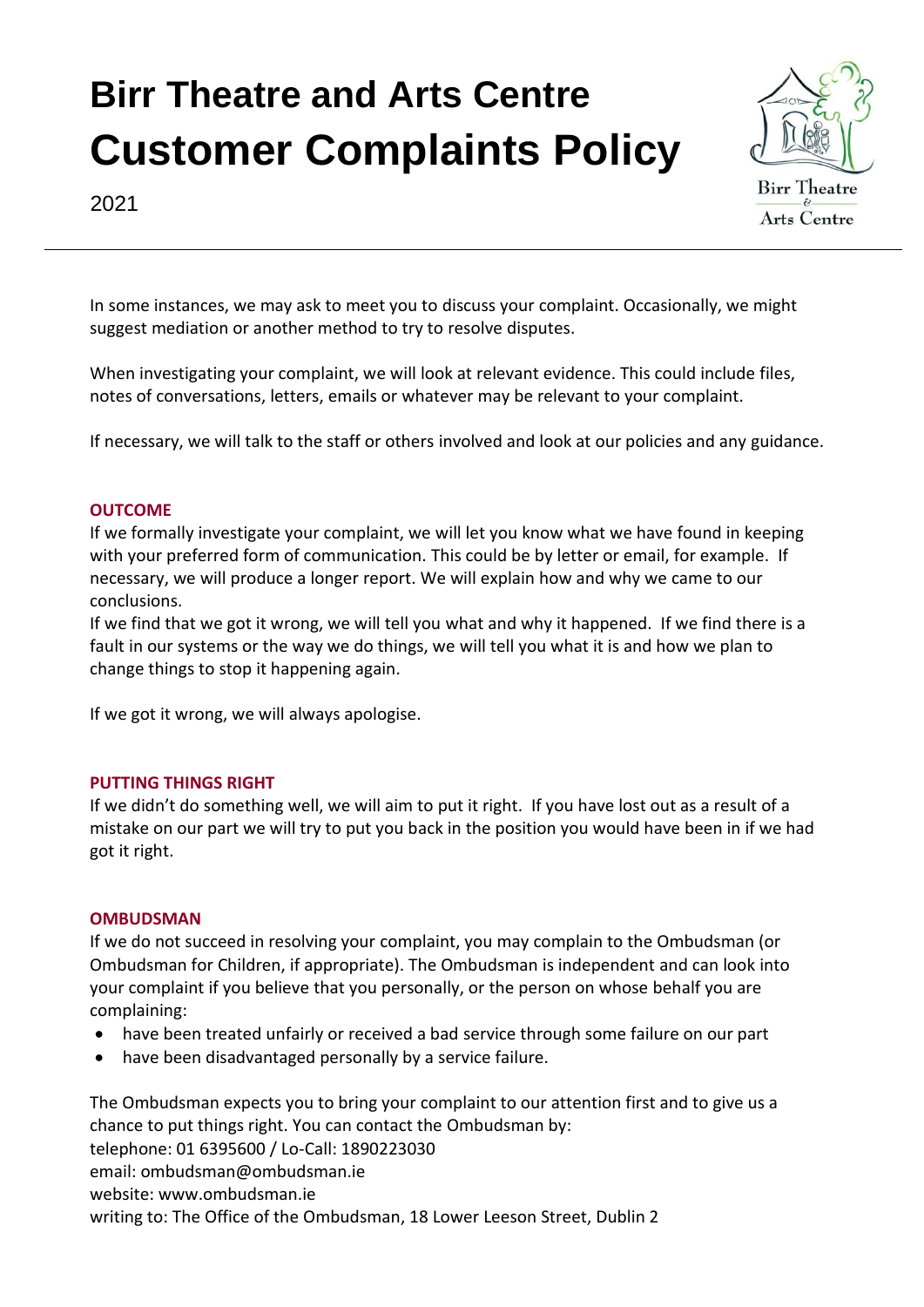

2021

#### **LEARNING LESSONS**

We take your complaints seriously and try to learn from any mistakes we have made. Our senior management team considers a summary of all complaints on a regular basis as well as details of any serious complaints.

Where there is a need for change, we will develop an action plan setting out what we will do, who will do it and when we plan to do it by. We will let you know when changes we have promised have been made.

#### **WHAT IF YOU NEED HELP**

Our staff will aim to help you make your complaint known to us. If you need extra assistance, we will try to put you in touch with someone who can help.

#### **WHAT WE EXPECT FROM YOU**

In times of trouble or distress, some people may act out of character. There may have been upsetting or distressing circumstances leading up to a complaint. We do not view behaviour as unacceptable just because someone is forceful or determined. We believe that all complainants have the right to be heard, understood and respected. However, we also consider that our staff have the same rights. We, therefore, expect you to be polite and courteous in your dealings with us. We will not tolerate aggressive or abusive behaviour, unreasonable demands or unreasonable persistence.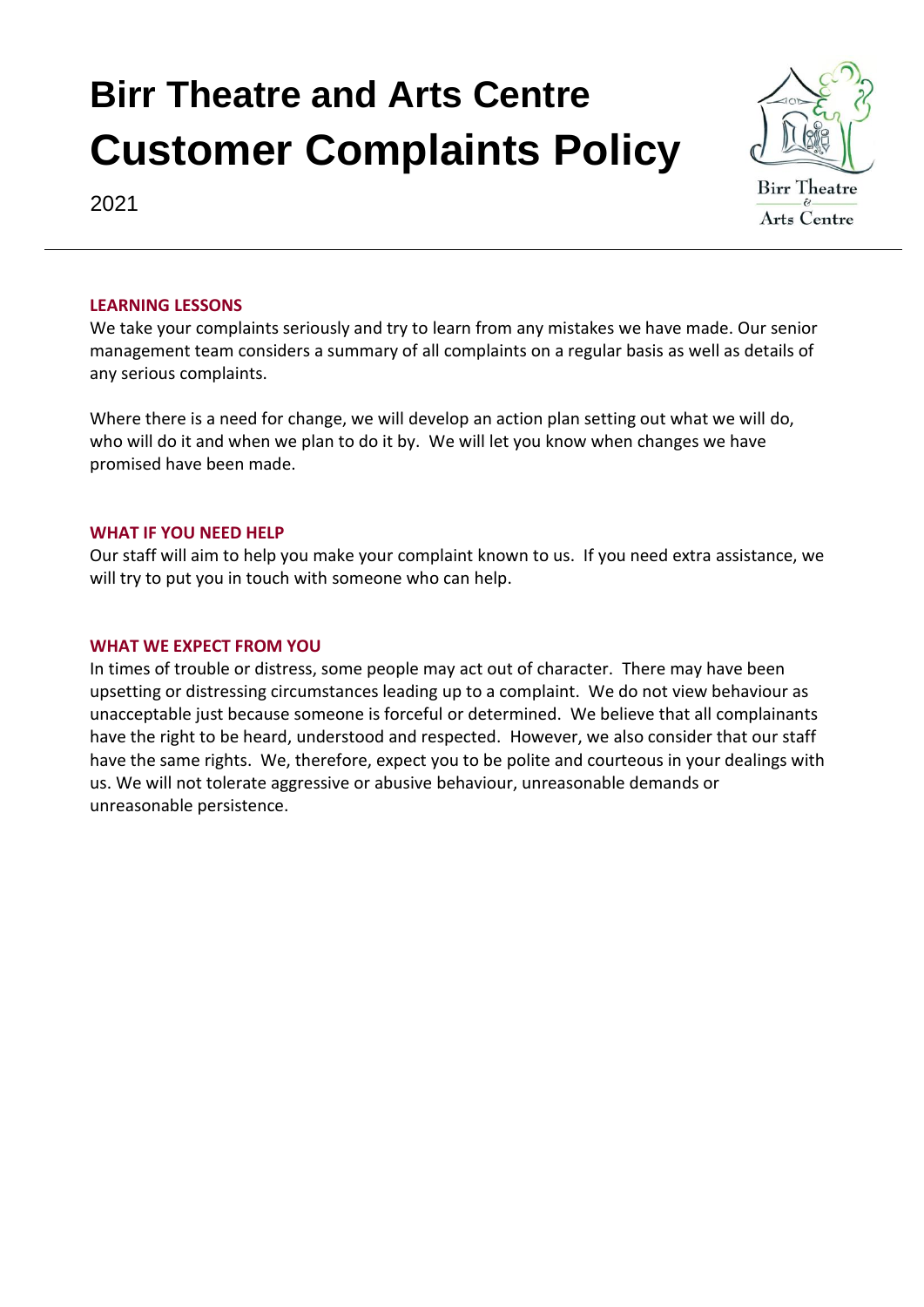



### **COMPLAINT FORM**

| Surname                                                                     |
|-----------------------------------------------------------------------------|
|                                                                             |
| Forename(s)                                                                 |
| Title: Mr/Mrs/Miss/Ms/if other please state:                                |
| <b>Address</b>                                                              |
| <b>Email address</b>                                                        |
| Daytime phone number                                                        |
| Mobile number                                                               |
| Please state by which of the above methods you would like us to contact you |

### **Your requirements**

If our usual way of dealing with complaints is difficult for you, please tell us so that we can discuss

how we might help you. The person who experienced the problem should normally fill in this form. If you are filling this in on behalf of someone else, please fill in section B. Please note that before taking forward the complaint we will need to satisfy ourselves that you have the authority to act on behalf of the person concerned.

### **B: Making a complaint on behalf of someone else: Their details**

Their name in full

Their address

What is your relationship to them?

Why are you making a complaint on their behalf?

**C: About your complaint (Please continue your answers to the following questions on a separate sheet(s) if necessary)**